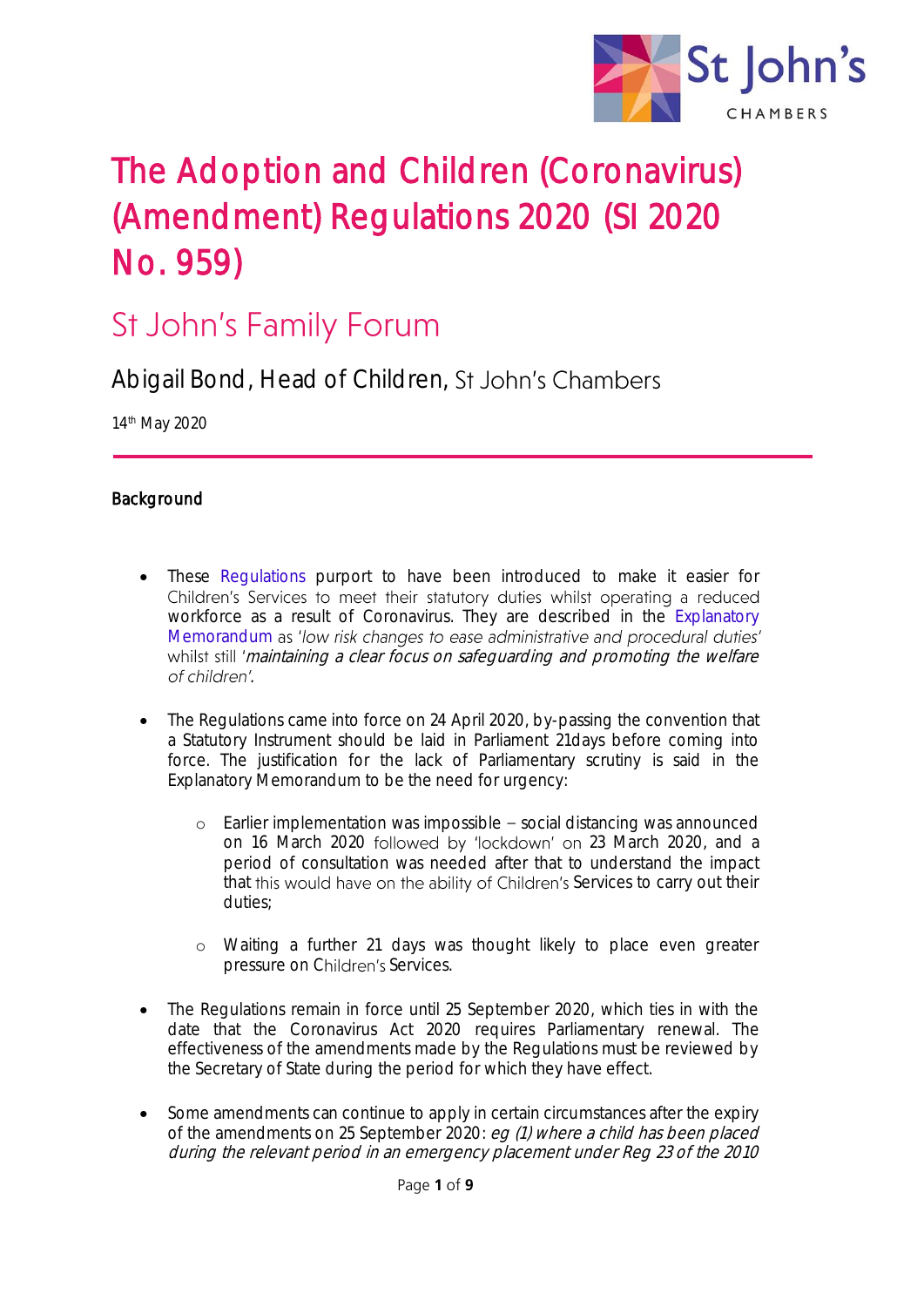Care Planning Regulations, the placement has effect as if the amendments made by the Regulations remain in force; (2) when a child is being deprived of their<br>liberty through the exercise of powers in the Coronavirus Act 2020, the children's home can continue to enforce this deprivation of liberty after the instrument itself has expired.

# Criticism of the Regulations

- There is repeated reference throughout the Explanatory Memorandum to the changes having been implemented after 'informal consultation' with 'key stakeholders' in Children's Social Care. These key-stakeholders are unnamed save for The Association of Directors of Children's Services, and Ofsted. It has since become clear that the Children's Commissioner and NYAS were (although informed) not consulted, and that ADCS was not consulted on the detail of the specific changes introduced.
- The Children's Commissioner issued this [statement](https://www.childrenscommissioner.gov.uk/2020/04/30/statement-on-changes-to-regulations-affecting-childrens-social-care/:.) on 30 April 2020 In it, she states that:
	- o The changes are unnecessary (the information she has received is that staffing for social care is 'holding up well').
	- o She would have expected to see increased protections to ensure that the needs of children in care are met at this time, rather than seeing them removed
	- o The Regulations should be revoked, and if not, the Government should make clear that they should only be used as a last resort, and for as short a time as possible.
- The Chief Executive of NYAS also wrote a [strongly worded letter](https://www.nyas.net/wp-content/uploads/NYAS-letter-to-the-Minister-for-Children-and-Families-30.04.2020-1.pdf) to the Government requesting the withdrawal of the Regulations.

'I completely understand the need for 'flexibility' in how visits are undertaken during the lockdown, including a shift towards 'virtual' visits and support. However, 'flexibility' must not be a byword for the unnecessary dismantling of children's rights. I would welcome clarification on your answer to the Education Select Committee, when asked by David Simmonds MP whether the changes in SI 445 are intended to provide evidence for the removal of certain duties beyond the COVID-19 pandemic. "That's exactly the point" was your opening response. Did you mean that SI 445 is an experiment designed to test the removal of protections currently set out in primary legislation?'

• More recently, on 7 May 2020, the children's rights charity, 'Article 39', issued a [letter before action,](https://article39.org.uk/news/) requesting withdrawal of the Regulations, claiming they are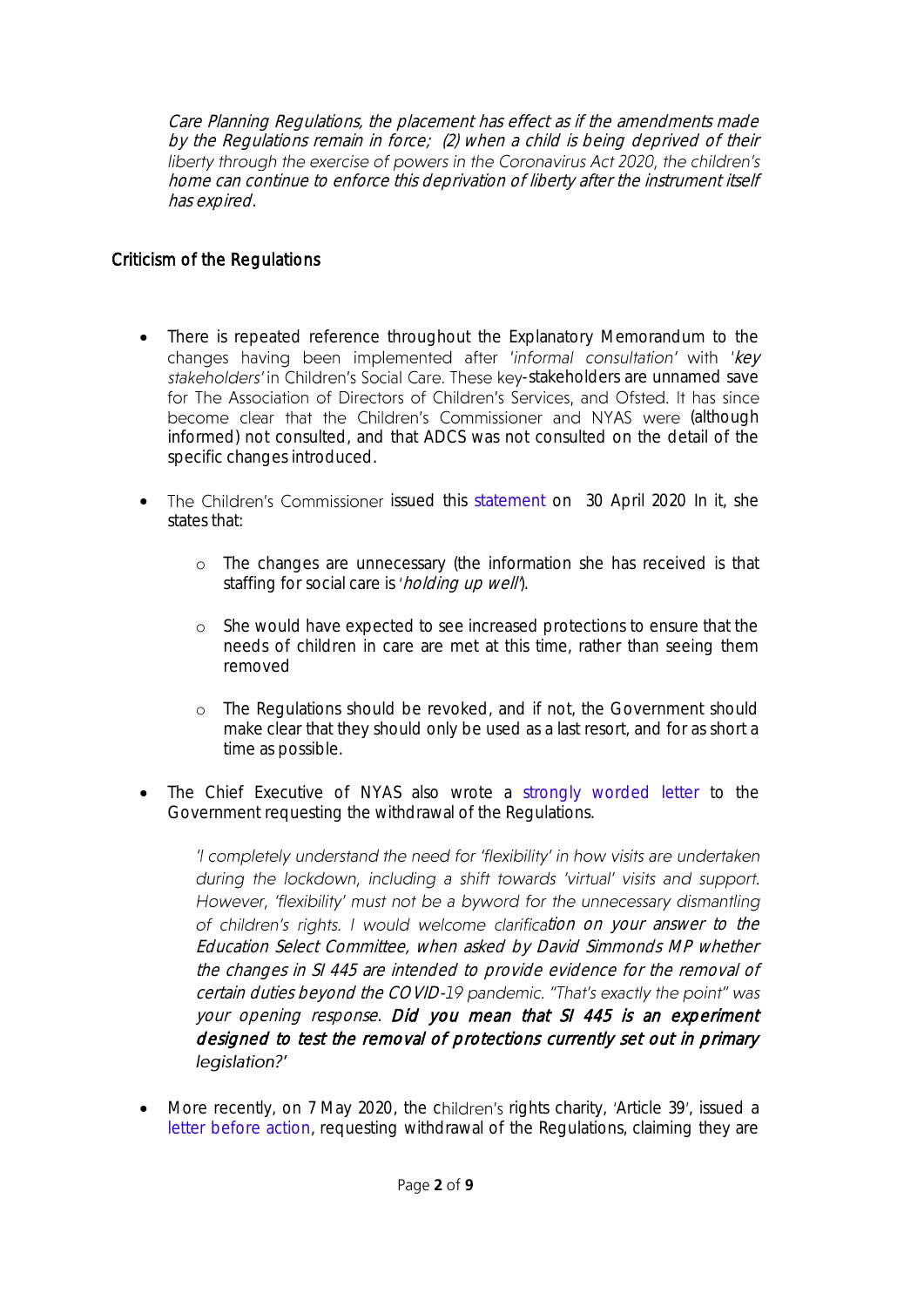unlawful due to the failure to consult and the lack of time for Parliamentary scrutiny.

# The Key Amendments

- NB the Regulations are now to be read in the light of Updated [Guidance](https://www.gov.uk/government/publications/coronavirus-covid-19-guidance-for-childrens-social-care-services) issued by the Department for Education on 6 May 2020:
- Amendments have been made to provide for extra flexibility in some circumstances, but this should only be used when absolutely necessary, with senior management oversight, and must be consistent with the overarching safeguarding and welfare duties that remain in place.
- The overarching approach to making use of these legislative flexibilities should be approved at chief officer level in local authorities, and top tier management level in other services and providers. Where it becomes necessary to utilise any of these flexibilities, it is important that this is properly recorded, along with the reasons for doing so. Each local authority should set out the local circumstances that have given arise to the need to use the flexibilities they have been afforded.
- We expect the requiator/inspector of services, Ofsted, to take note of any use of these flexibilities, so providers should be ready to explain why their use was necessary. This should be available to share with Ofsted, and others such as Independent Reviewing Officers, as appropriate. The records may be used for Ofsted's annual engagement meetings as well as subsequent inspection activity. Ofsted will review the relevant records if they receive any complaints or concerns or whistleblowing.

# Visits to children in care:

- o Visits to children in care can now be carried out by telephone, video-link or other electronic means.
- o The rules on frequency of visits have been relaxed. Formerly, under Regulation 28(1) of the Care Planning, Placement and Review (England) Regulations 2010, the general rule was that social work visits to children in the care of the local authority must take place within one week of the start of the placement, at intervals of no more than every six weeks for the first year of the placement, and at intervals of no more than every three months after that (if the placement is intended to last until the child is 18), or continuing at every six weeks (if not). Under Regulation 28(4) visits to children placed under an ICO were to take place every 4 weeks.
- o Now, as amended by Regulation 8(13) of the Adoption and Children (Coronavirus)(Amendment) Regulations 2020: where the LA is unable to visit the child within those timescales the LA must ensure that the visit takes place 'as soon as is reasonably practicable thereafter.'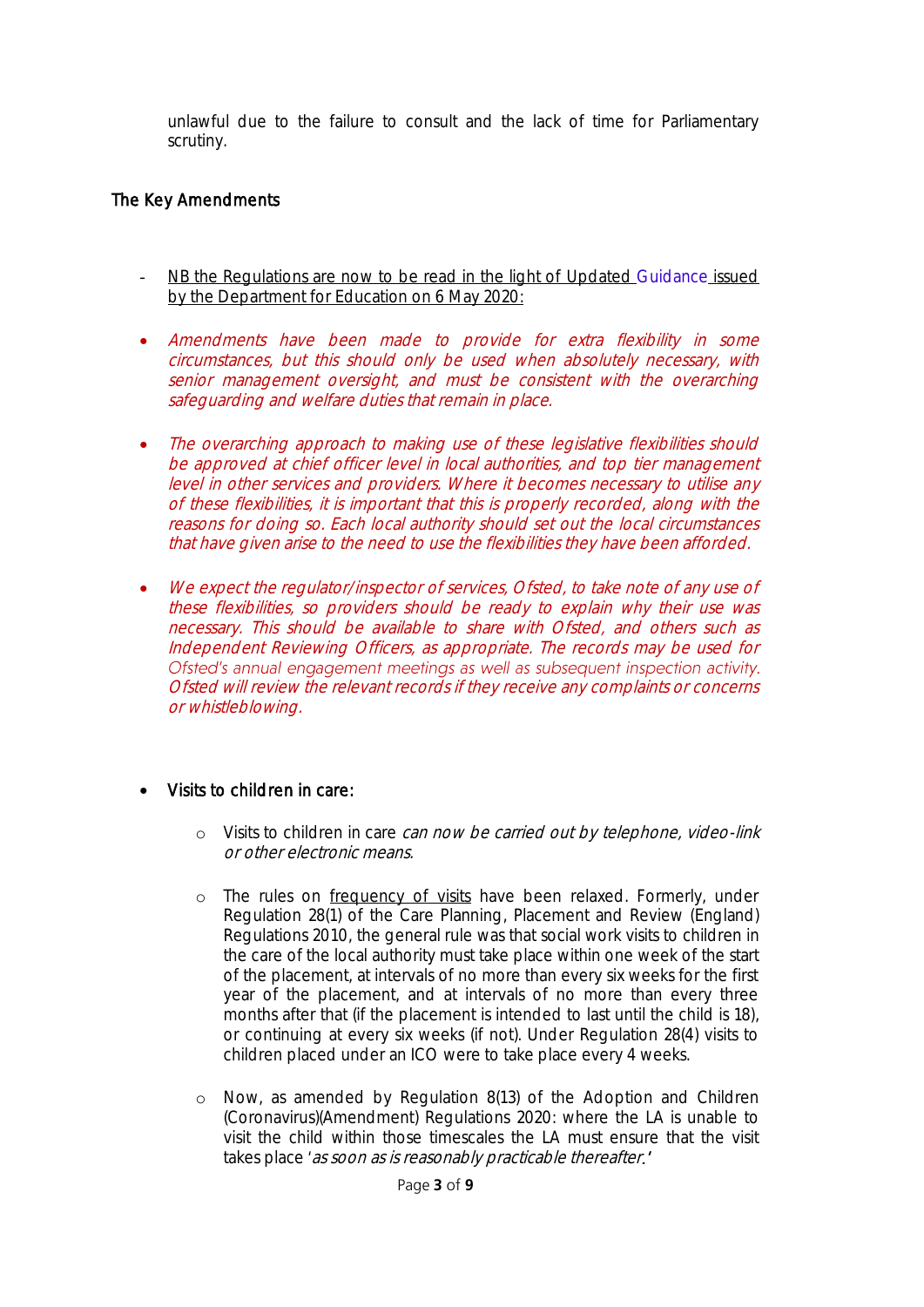- o Even a 6 weekly telephone call (the least onerous of requirements) is no longer mandatory.
- Visits to children in children's homes:  $\bullet$ 
	- o The obligation on the manager of the children's home to ensure that an independent person visits the children's home at least once a month has been relaxed. Reg 44 of the Children's Homes (England) Regulations 2015/541 has been amended so that the manager must 'use reasonable endeavours' to ensure that these visits take place once a month.
	- o Guidance. We have amended requlation 44 of the Children's Homes (England) Regulations 2015 to provide greater flexibility during this period. This amendment means that providers should use reasonable endeavours to ensure that an independent person visits the children's home at least once each month. The requirement to secure an independent visitor remains and is an important safeguarding measure, however, we accept that it may not be possible to arrange a visit as frequently as once per month during the pandemic. If unable to secure a monthly visit, providers must be able to demonstrate what reasonable efforts they have made to facilitate such a visit. Technology, such as video calling, could be used to enable remote visits where possible and appropriate. The regulation 44 activity should continue to cover the aspects set out in regulation, including speaking to children, as far as is reasonably practicable. Reports should still be sent to Ofsted irrespective of whether there was an on-site visit or a remote visit.
	- o The duty on the manager to ensure that any child accommodated there is provided with appropriate facilities to meet with parents, friends, relatives, social worker, solicitor etc has been relaxed to enable the visit to take the form of a private telephone call or communication over videolink or any other form of electronic communication.
	- o Guidance: Face to face contact is still permitted, taking account of the social distancing guidelines, and children should be supported to manage this. Where it is necessary for safeguarding or welfare purposes to impose conditions, restrictions or prohibitions on a child's contact with family or friends this remains possible under regulation 22

### Visits to prospective private foster-carers and to children in private fostercare

- o The rule requiring the LA to undertake a visit within 7 days of receiving notification that a person proposes to privately foster a child, or that a person is already privately fostering a child, has been relaxed. Such a visit must now take place as soon as is reasonably practicable.
- Page **4** of **9** o The frequency of social work visits to privately fostered children has also been relaxed. Formerly, these visits were required to take place every 6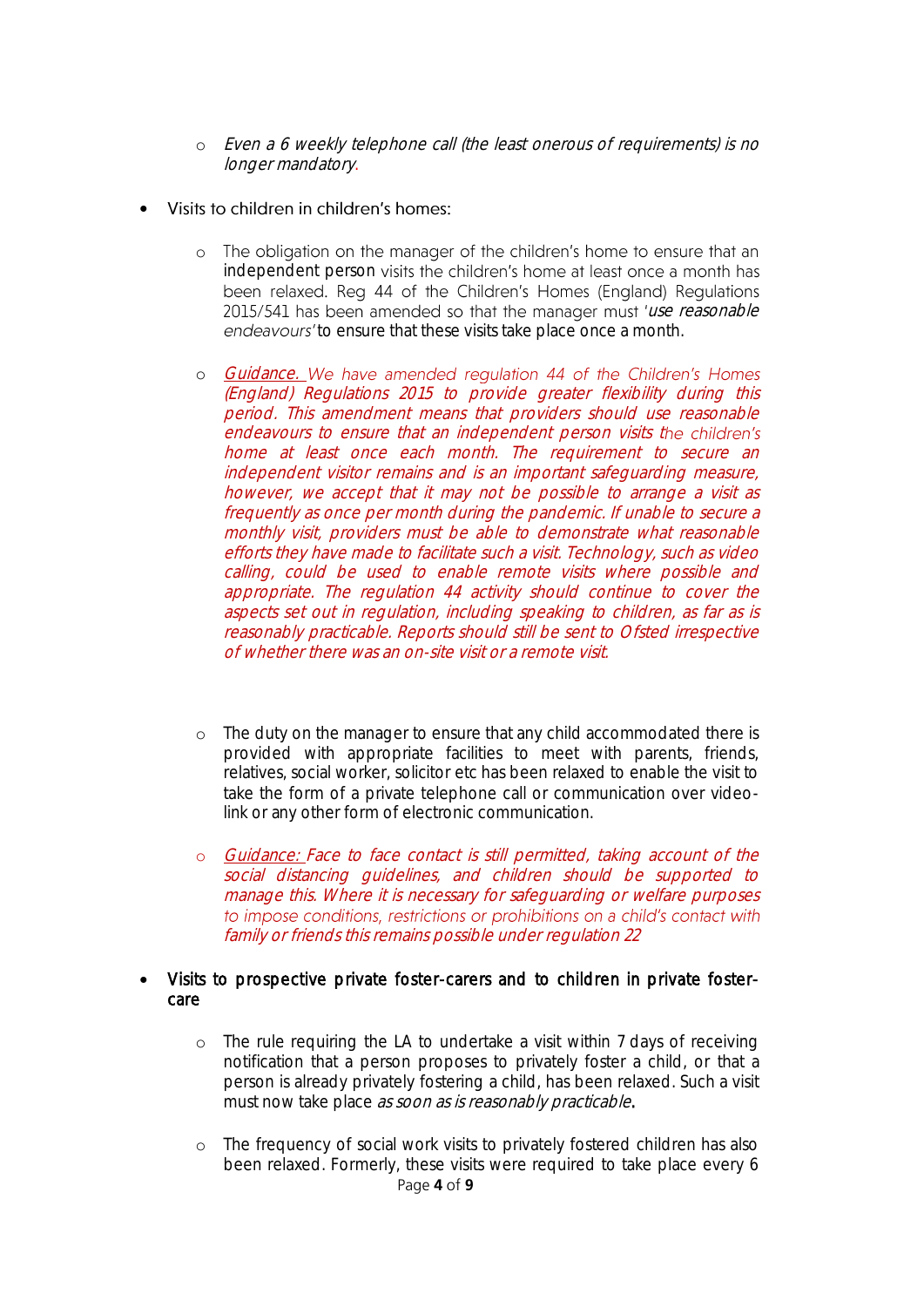weeks during the first year of the arrangement, and no less than every 12 weeks thereafter. Now, the LA obligation is to visit at those frequencies 'where reasonably practicable.'

# Amendments to the Care Planning, Placement and Case Review (England) Regulations 2010

- o Placement Plans. Under Regulation 9(2) of the CPPCRR 2010, the LA was required to prepare a placement plan before placing a child under section 22C, or, where there was not possible, within 5 working days of the start of the placement. Now, if a placement plan cannot be prepared before the child is placed it is required only 'as soon as is reasonably practicable after the start of the placement.
- o Guidance. Local authorities should still make every effort to agree a placement plan before the child is placed. Where this is not possible, local authorities must now prepare the placement plan as soon as reasonably practicable from the start of the placement.The local authority must be satisfied that it is the appropriate placement for the child and, that it will safeguard and promote their welfare. They must also be satisfied that the child's wishes and feelings have been ascertained and given due consideration, and that the Independent Reviewing Officer (IRO) has been informed.

# o Emergency placement of children.

- o Under Regulation 23 of the Care Planning, Placement and Case Review Regulations, 2010, a child could be placed in an emergency with a LA foster-parent for up to 6 days (even if the terms of the fosterapproval were inconsistent with the placement). Practically speaking this would apply, for example, where the foster-carer has only been approved to care for a specific number of children and the emergency placement would take them over that number; or where the foster-carers has only been approved to care for children of a particular age-range etc. The emergency placement would have to come to an end after 6 days if the terms of the foster-carer's approval had not been amended by then.
- o Under the amended Reg 23, a child can be placed in an emergency foster placement for up to 24 weeks and the LA has 24 weeks in which to amend the terms of approval.
- o This is a significant amendment, meaning that a child can be placed in an emergency with foster-carers for up to 6 months in circumstances where the terms of the foster-parents' approval are inconsistent with the child being placed with them. It is even more significant when it is considered alongside the amendments to the frequency of LAC Reviews (3<sup>d</sup> and subsequent reviews now required only 'where reasonably practicable thereafter') and the relaxed requirements on visiting a child in care.
- o Temporary approval of a person as a local authority foster-carer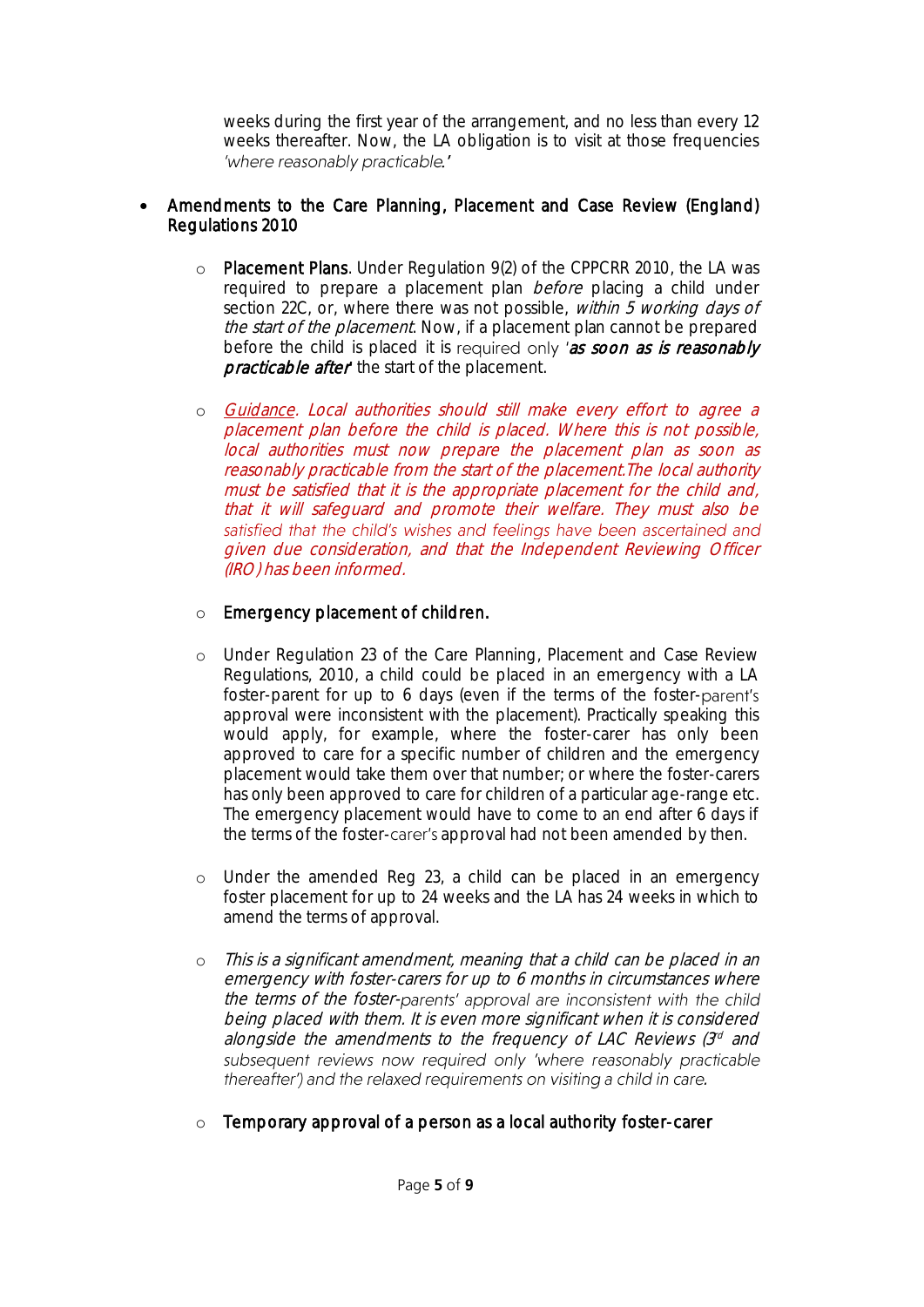- o Formerly, under Regulation 24 of the CPPCRR 2010, the Local Authority could grant temporary approval to a connected person ('friend, relative, or other person connected with the child') for a period of 16 weeks before they had been fully assessed as a local authority foster-parent.
- o Under the amended Regulation, a Local Authority can now place a child for a period of 24 weeks with **anyone** who has not yet been finally approved as a Local Authority foster-parent, whether or not they are a friend or relative etc. This is a significant erosion of protection, enabling children to be placed with a wider range of unapproved people, and undermining its original purpose (which was to enable children to be placed swiftly with people or persons known to them).
- o Guidance: We recognise the importance of maintaining a permanent stable setting for children wherever possible. In most cases, we expect that children will continue living with their foster carers, observing government guidance on self-isolation and social distancing. In circumstances where this is not possible, we have amended the regulations to help fostering services identify alternative short-term placements such as extending temporary approvals to non-connected persons and extending the time a child can stay in an emergency placement.
- To help unlock capacity and build flexibility in the system during this period, we have made amendments to the Care Planning, Placement and Case Review (England) Regulations 2010 to amend the time restrictions around short breaks and emergency placements. This means that a short break placement with foster carers can last up to 75 days within a 12 month period, - we have removed the restriction on each short break placement being no more than 17 days. We continue to expect fostering services to prioritise placing a child with someone whom they already know first, if possible. Approvals for temporary foster carers have been extended to non-connected persons and placements can now last up to 24 weeks. This can be used whilst formal foster carer assessment and approval is undertaken, an alternative placement is found or they return to their usual home. These changes have been made to make it easier to identify potential placements, particularly in emergency situations, and to minimise unnecessary instability for children in foster care. The overarching principles of making children centred decisions that are in children's best interests remain.
- o Placing a child permanently before the foster-carer's assessment has been completed. Regulation 19 of the CPPCRR required that where it was thought necessary and consistent with the child's welfare to place the child before the Reg 17 assessment had been completed, the assessment had to be completed within 10 days of placement. As amended, it now needs only to be completed as soon as is reasonably practicable *thereafter*
- o Placing a child outside the area of the responsible authority.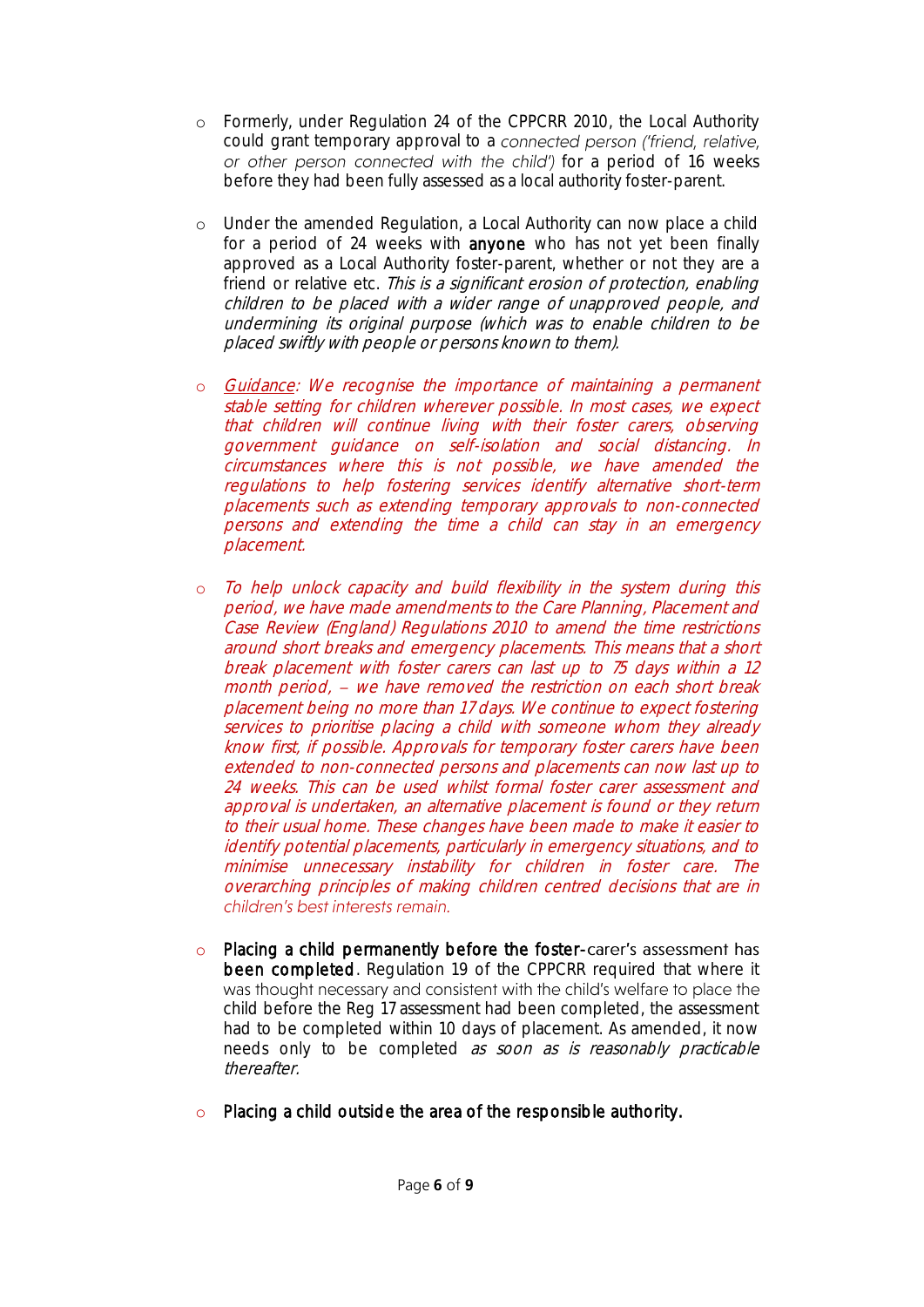- o Formerly, a decision to place a child outside of area needed to be approved by a nominated officer (or, where the placement was at a distance) by the Director of Children's Services. This safeguard did not apply where the decision was to place the child outside of area but with a 'connected person' or someone who was already approved as a local authority foster parent.
- o This safeguard no longer applies where the child is placed under the amended Regulation 24 (ie *it no longer applies to temporary placements* even where the carers are not related to or otherwise connected with the child).
- o Placing a child in a foster-to-adopt placement. The procedure has been relaxed: the decision to place a child in a foster-to-adopt placement can now be put into effect without the approval of a 'nominated officer'. A nominated officer was a Senior Officer within the Local Authority who had been appointed by the Director of Children's Services. Approval is now to be given by the 'responsible authority.' Before making a placement, the responsible authority must (a) be satisfied that the placement is the most appropriate placement for the child; (b) be satisfied that the requirements of Reg 9(1)(b) (placement plan) have been complied with; and (c) notify the child's parent or quardian if their whereabouts are known.
- o Frequency of LAC Reviews: under the amended regulations, the second review must still be carried out not more than three months after the first. However, subsequent reviews need no longer be carried out every six months but only 'where reasonably practicable thereafter.'
- o Short-breaks/respite care: no longer limited to periods of 17 days, but must still not exceed 75 days in 12 months

# Fostering & Adoption Procedure

- o The Registered provider of a fostering agency, where convicted of a criminal offence, must give notice to the Chief Inspector of the details of the offence. Formerly that notice was required to be given without delay; now it need be given only 'as soon as is reasonably practicable.'
- o Setting up a Fostering Panel is now optional. The approval of X as a foster-parent can now be given by the Fostering Service Provider without the need to refer to a Fostering Panel for their approval.
- o Approval of foster-carers by the fostering service provider: formerly, the 1st review needed to be carried out in the first 12 months, with subsequent reviews at no more than yearly intervals. Under the amended regulations, a review within the first year is only now required 'where reasonably practicable'; subsequent reviews are only required 'whenever the fostering service provider consider it necessary'
- Page **7** of **9** o Guidance: We recognise that fostering services may want to bring in more emergency foster carers to help build capacity within their services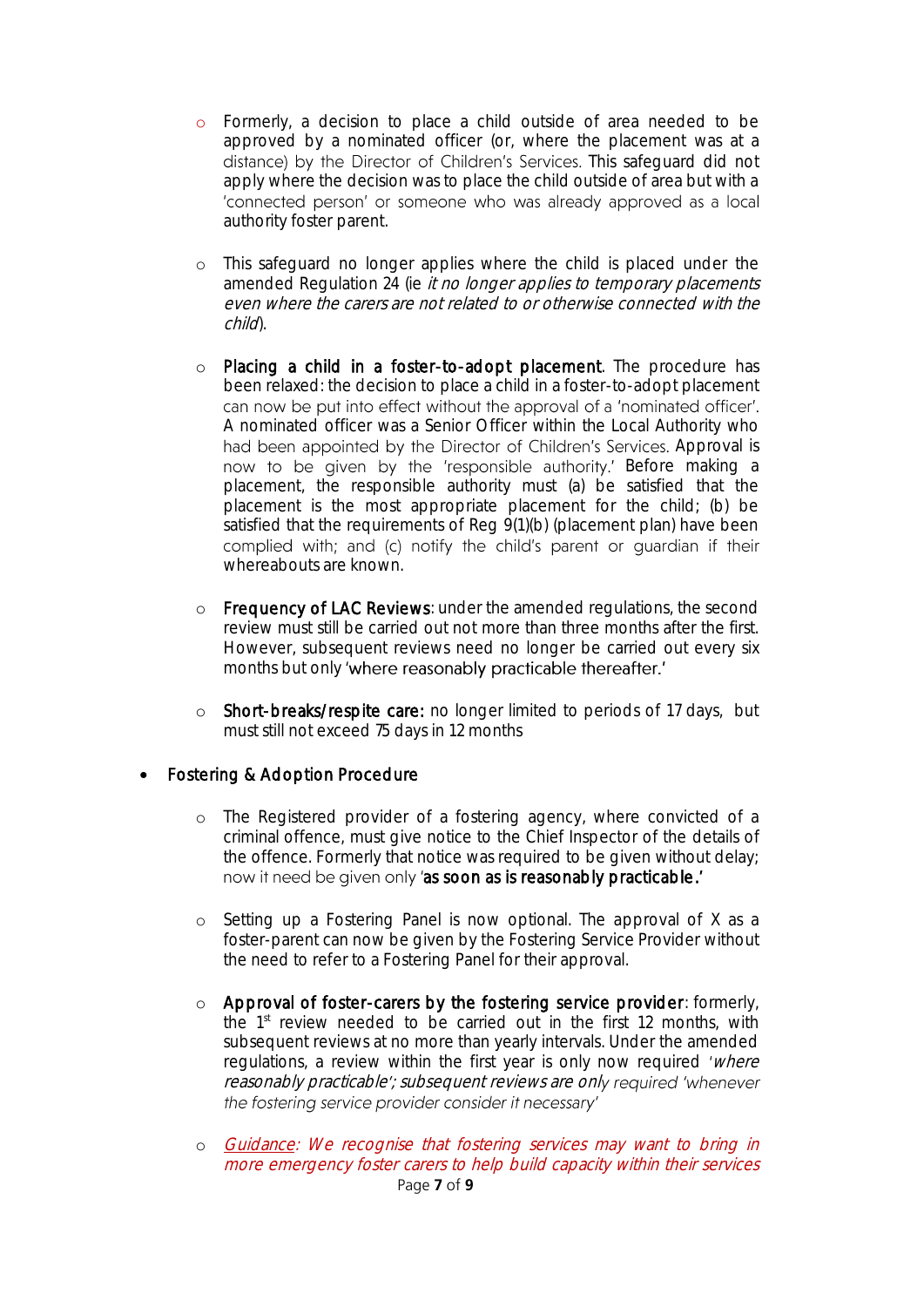in case of additional demand during this period. We would encourage them to do this. Whilst they will want to ensure that assessments and approvals are thorough and comply with regulations, we do not want these to be unnecessarily delayed.

- o Adoption Panels are now optional even where the adoption agency coming to a decision about whether a child should be placed for adoption is not a local authority.
- o Where an adoption agency makes a decision that a prospective adopter should be approved for a specific child, there is no requirement to refer to an adoption panel.
- o Guidance. We have removed the legal requirement to have an adoption panel (regulation 4). We have listened to the concerns raised by the sector about the challenges of bringing together panels for matching and approvals. We know that agencies are utilising technology and holding virtual panels and the feedback is that these are working well. We would encourage these to continue where possible. Our changes, however, offer agencies flexibility to reduce the quoracy of their panels or to use their Agency Decision Maker to approve matches and approvals and the Agency Adviser for quality assurance without first going to panel. This is intended to help agencies continue to approve adopters and matches, when they are unable to hold a full panel due to sickness or other reasons. Where panels are used, they must consist of at least three members - a chair or vice chair, a social worker and one independent member. Medical, legal or professional advice can be provided in writing. The requirement to hold a central list remains. A record should be kept of all decision making.
- o Adoption Reviews (ie the review of a child's plan for adoption if not placed, or review of placement once placed) need not be carried where 'it is not reasonably practicable', unless the adoption agency has concerns about the welfare of the child.

#### Deprivation of Liberty in Children's Homes.  $\bullet$

- o Regulation 20 of the Children's Homes (England) Regulations 2015/541 is amended so that a child can be deprived of their liberty in accordance with an exercise of powers under Schedule 21 of the Coronavirus Act 2020, ie where the child is infectious or suspected of being infectious. Formerly, a deprivation of liberty under Regulation 20 could only take place where authorised by Court Order.
- o Guidance. As far as possible, arrangements for restrictions should be put in place with the consent of the young person and all professionals involved in the care of the young person are encouraged to explain how and why the temporary restrictions are being applied. The restrictions should last for no longer than is necessary and must be kept under careful and constant review...If the young person refuses to follow sensible public health guidance, as a last resort, advice can be sought from Public Health England on the possibility of imposing restrictions on an individual